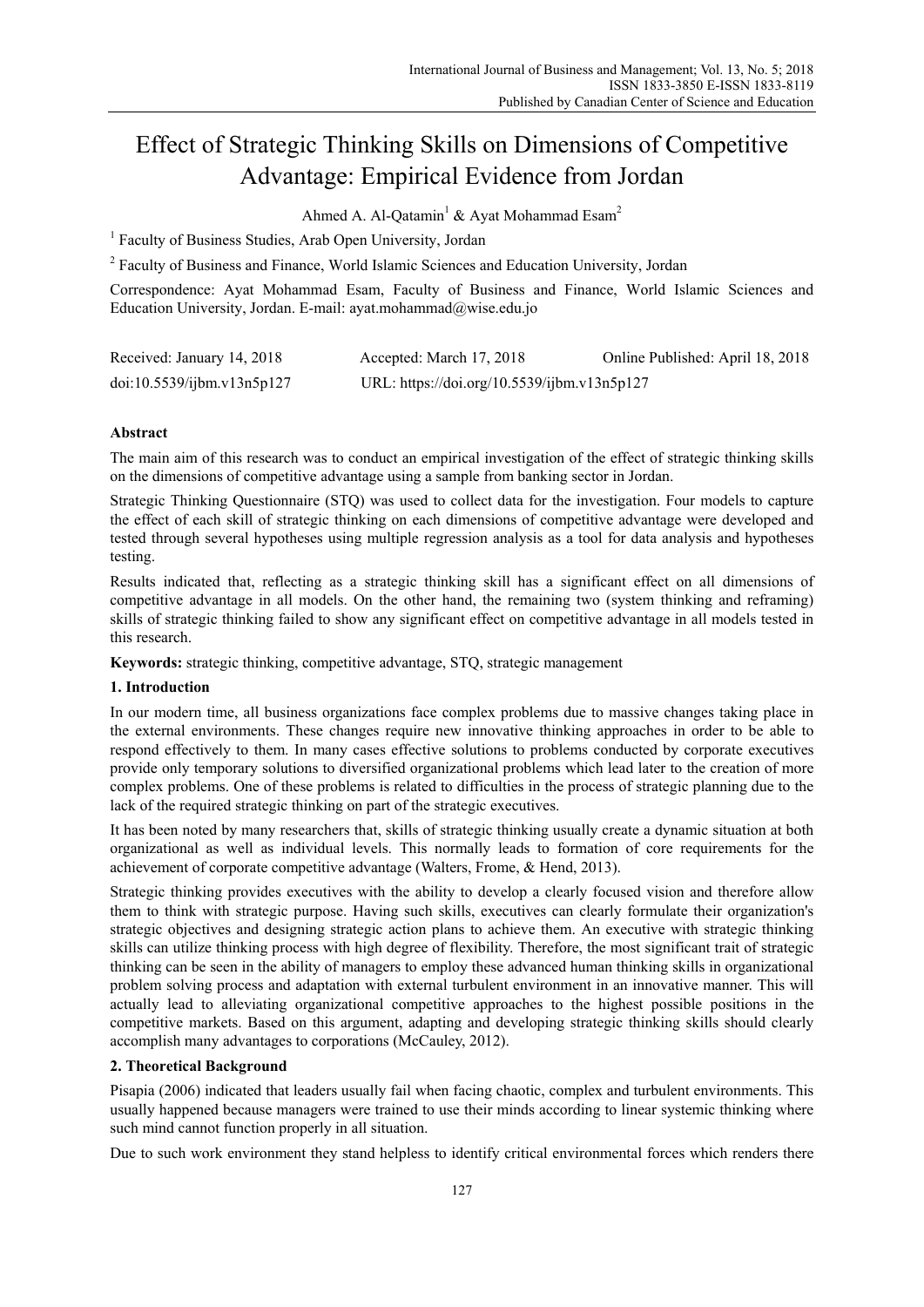organization unfunctional. This leads to a situation where internal corporate strengths cannot be allied with the required critical path of success.

These findings have been supported by other research findings (Moldoveanu, 2009) which showed that linear thinking does not align with current stage of human history where massive changes are taking place. The conclusion that can be drawn here is that, our modern external environment requires new class of strategic executives with high levels of cognitive and analytical skills.

Golden (2011) defined strategic thinking as a process aims at improving organizational functioning through smart decision making process. Strategic thinking as a concept is usually relayed to innovative approaches. This process requires managerial thought beyond day to day operational thinking that go in line with organization's strategic objectives. Strategic thinking is usually comprised of several activities such as data corrections, an analysis and exchange of thoughts about an issue and a structured way that leads to acquiring correct answers to specific issues.

Strategic thinking is a process that embedded the manner in which people think and rethink, evaluate, view, and conduct the future for themselves and others. Strategic thinking is an extremely effective and valuable tool. One can apply strategic thinking to arrive at decisions that can be related to work or personal life. Strategic thinking involves developing an entire set of critical cognitive and analytical skills.

Executive with Strategic thinking skills have the ability to use the left (logical) and right (creative) sides of their brain, a skill that can be significantly valuable for strategy making process.

Moreover, executives with strategic thinking skills usually have the ability to formulate a clearly focused strategic vision. They have sharp skills at both thinking with a strategic purpose as well as formulating a visioning process. They enjoy both skills and they utilize them in an integrative approach.

Executives with strategic thinking skills have the ability to define their objectives in a focused way and initiate action plan with exact resources to produce high quality output.

Executives with strategic thinking skills usually have the capability to inject strategic flexibility into their strategy by creating benchmarking system for the evaluation and control process. (rbradford@cssp.com)

Strategic thinking is considered a vital business process due to its role in strengthening the overall organizational performance management and effectiveness. Moreover, its connection to new product development is widely considered as a crucial operation for industrial concern.

Based on such rationality, a study was conducted by Syeda Asiya Zenab Kazmi et al (2016) as an attempt to link the concept of strategic thinking with product strategy with the aim of formulating an analytical approach to this relationship. Researchers aimed at formulating a research framework to offer industrial executives, an approach to connect various aspects of this process to corporate strategy and product innovations. A survey was developed and conducted on 30 team members working in the area new product development departments at three locations of a European multinational company. Findings supported the researchers' theoretical hypotheses connecting strategic thinking and new product innovation. The study results indicated that, the most significant variables that have shown positive relationship were early client involvement, customer value, and management initiatives.

Ranjith (2016) conducted a study on the relationship between business models and competitive advantage. His basic theoretical assumption was that firms in the emerging markets main focus are to gain sustainable competitive advantage. The researcher hypothesized that a strong relationship between business models and the competitive advantage does exist. He defined an effective business model as a combination of deliberately manipulated resources and capabilities to create and sustain competitive advantage. The main objective of his research was to conduct an attempt to study the emerging markets business models contribution to competitive advantage. To achieve this end, the researcher has employed multiple case studies which were developed in different time periods. Findings indicated that, companies with multiple business models tended to have higher chances of creating competitive advantage.

Nurul Nadia Abd Aziz and Sarminah Samad (2016), have conducted a study to examine the effect of innovation on competitive advantage in food manufacturing SMEs in Malaysia. Researchers have also investigated the possible moderating effect of firm age on innovation that contributes to the creation of competitive advantage. A random sampling was drawn from the small and medium size Malaysian food manufacturing sector. Subsequently, a structured questionnaire was used to collect data from the selected sample. Suitable descriptive and inferential statistics were utilized to test the study hypotheses. Results of testing the study hypotheses showed that innovation has a strong positive effect on the competitive advantage. Findings confirmed that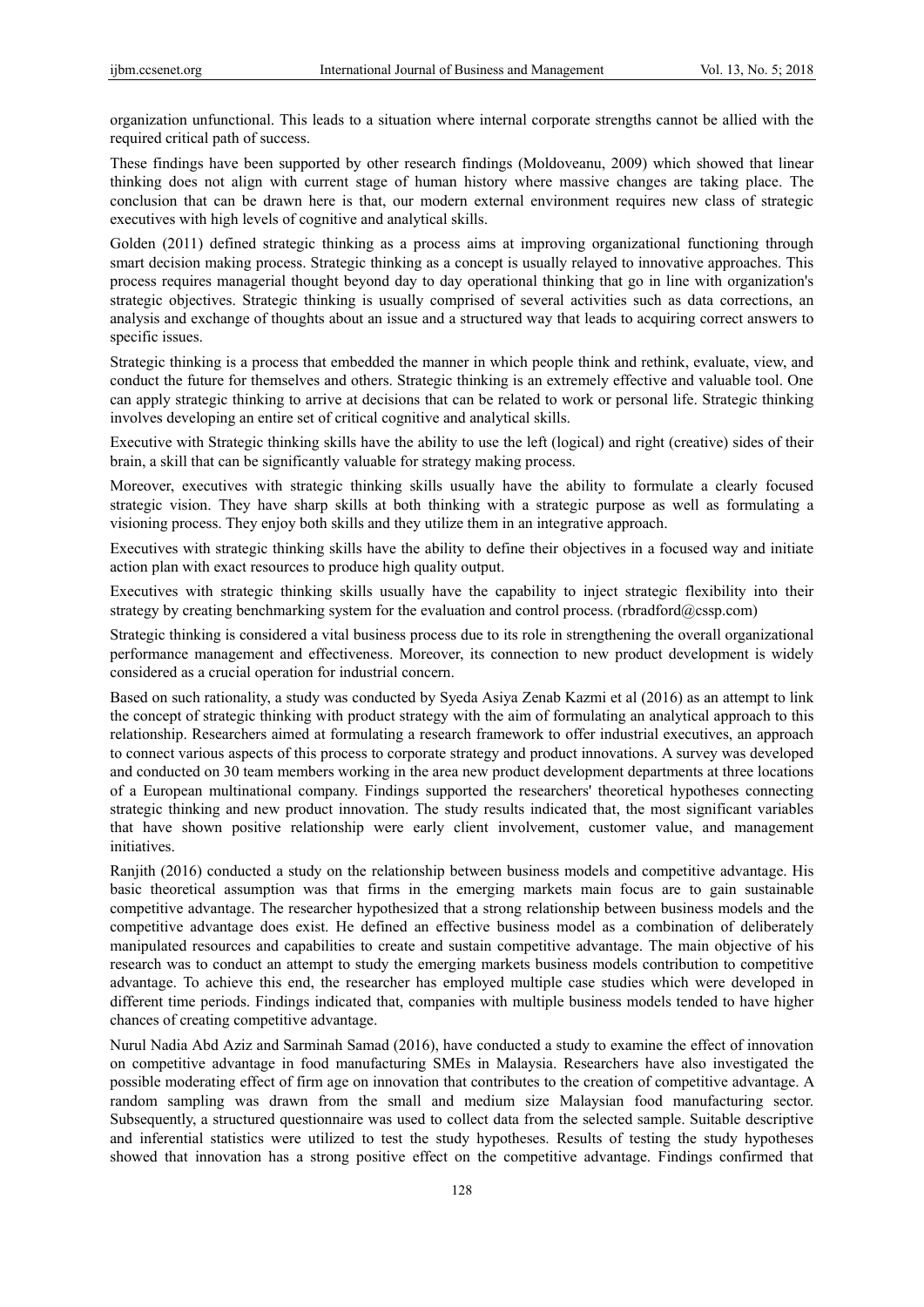innovation was responsible for 73.5 percent of the variance in competitive advantage, which obviously indicate that for SMEs to gain competitive advantage they must invest heavily in innovation. Another important result was that there was a significant moderating effect of firm age on innovation accounting for competitive advantage.

In an important multi- cultural study conducted by Pisapia et al (2009), Cognition was viewed as the way human uses mental processing to acquire knowledge, manipulate ideas, and process information and beliefs. The Strategic Thinking Questionnaire (STQ), which measures three such mental process (systems thinking, reframing and reflection), was used in this research to collect data from samples of students who are preparing for school leadership roles at four universities in the United States, Malaysia, Hong Kong, and Shanghai in China. Researchers were operating under the assumption that the use of these skills should vary from country to country due to western and eastern varying cultural settings. To the researcher surprise, and based on self-reported data from 328 respondents, researchers found that the use of strategic thinking skills (system thinking, reframing and reflecting) were observed in all locations but the variance in their use is more a function of age of respondents, and gender rather than location. Based on these findings, the researchers asserted that these findings have significant implications for training, professional development, and selection of strategic leaders.

The theme of the previous argument should lead to the conclusion that, to think strategically as previous literature implies, strategists have to develop a full understanding of the processes of strategic thinking and its connections to contextual environments in which the strategic thinking is taking place. Under such consideration, the nature of the competitive landscape usually set the requirements for thinking strategically, and as the environment become more complex, additional considerations had to be integrated into the strategic thinking system.

## **3. Objective of the Research**

This research aims at the assessment of the effect of strategic thinking on the achievement of competitive advantage on a sample of banking firms in Jordan.

#### **4. Research Methodology**

To reach the above objective, researchers have designed the following model for this investigation.

#### *4.1 The Independent Variables:*

For the purpose of this research strategic thinking is going to represent the independent variable which is comprised of three dimensions called skills of strategic thinking.

## 4.1.1Dimension One: Reflecting

Reflecting refers to the ability of a leader to integrate logical and rational thinking processes together using experience, perception and information to make sound judgement about certain state of affair then initiate a concept that guides what would happen at present and help guide the future perspective (Pisapia, 2009).

# 4.1.2Dimension Two: Reframing

Reframing refers to the ability of an executive to cover wide range of perspectives, switching flexibly across multiple strategic modes and mental models. This trait is vital for strategic leaders to help them generate strategic options and focus on the essentials. It enables executives to classify opportunities and strategic options so that focus continues to be sharp on vital component of strategic issues. It also helps them to see threats and problems in a clear manner allowing them to map out options and identify trends ahead of other competitors, (Pisapia, 2009).

## 4.1.3 Dimension Three: System Thinking

System thinking refers to the ability of an executive to observe systems comprehensively and interactively by understanding the inner function ability and interrelationships that interact to create patterns of behaviors which help generate sound strategic options. It is that holistic capable mind which can be able to define the entire situation and breaking it downs into manageable parts to facilitate identifying suitable solutions, (Pisapia, 2009).

#### *4.2 The Dependent Variable*

For the purpose of this research competitive advantage is going to represent the dependent variable. Four dimensions of competitive advantage are going to be used here.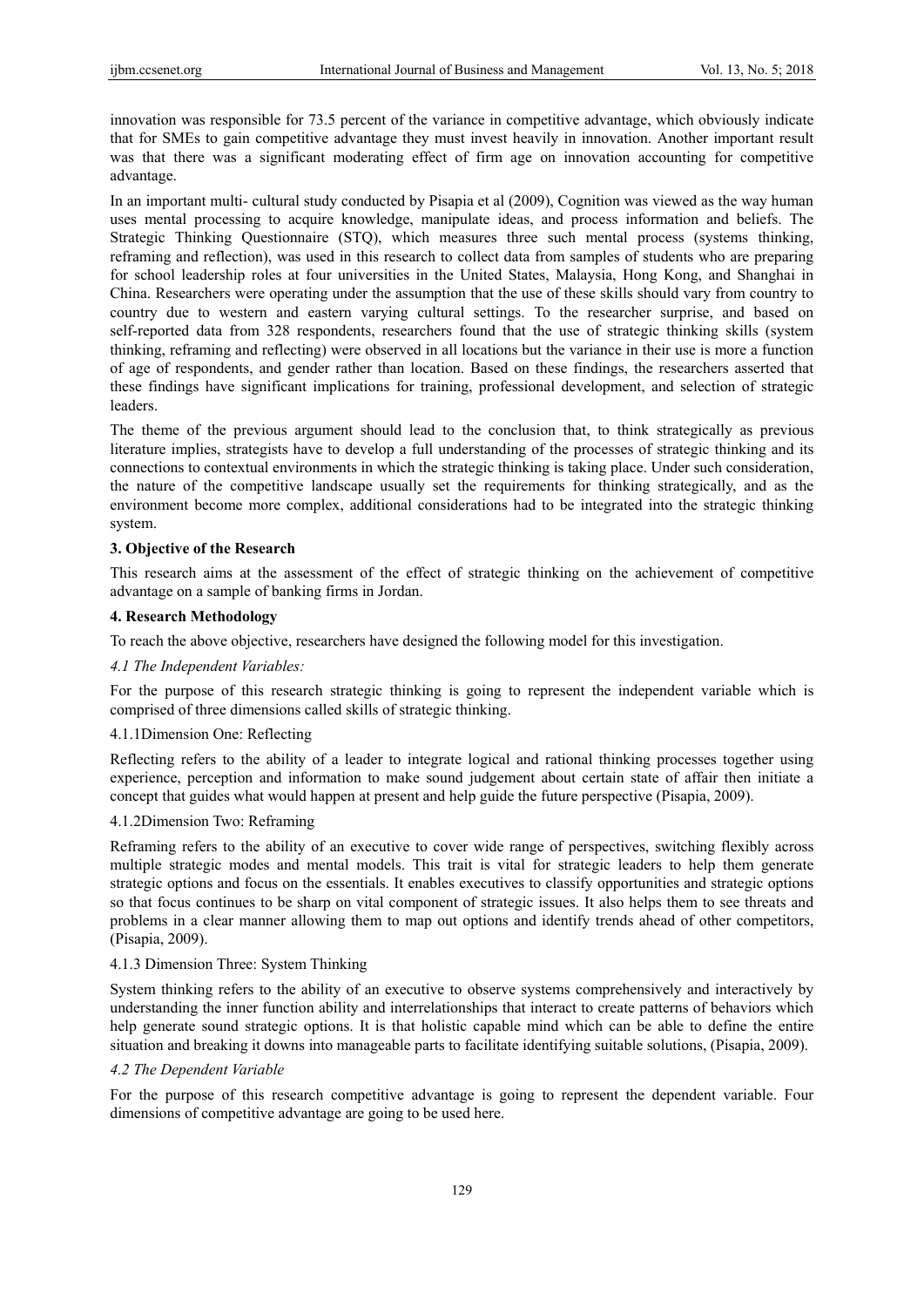## 4.2.1 Dimension of Cost

This dimension represents the firm ability to reduce total cost of operations thus increasing profitability compared to competitors. It includes measures reducing production cost and minimization of waste and bad products. Some of the most important features of cost may refer to having standardized products, reasonable quality and product features, putting more emphasis on production efficiency, and conducting continuous cost reduction in the area of value chain activities.

It may also include considerations related to the management of manufacturing cost, value added, running cost and service cost.

## 4.2.2 Dimension of Quality

This dimension represents the firm ability to present the market with unique product that differentiates it from competitors. It includes measures such as managing quality and quality assurance, systems of quality feedback, and level of employees' qualifications. This dimension may include performance and features of products, reliability and conformance of products to specifications, durability and serviceability, value to customer and reputation.

#### 4.2.3 Dimension of Flexibility

This dimension involves firm's ability to produce and successfully market new products and make modifications to old products.

It may include several activities such as ability to successfully manage incoming materials of different quality, and ability to satisfy demand for different levels of quality, and ability to manage the introduction of new products to markets.

Flexibility as dimension of competitive advantage can also be seen in activities such as the company capability to modifying existing products to respond to customer changes in preferences and needs, ability to cope with changes in the product mix in changes in resource mix.

## 4.2.4 Dimension of Time and Delivery

This dimension represents firm's ability to provide on time services in an integrative manner. This process may include delivery component such as manufacturing lead time, levels of due date activities, Rate of product introduction, Delivery lead time and frequency of delivery.

## *4.3 The Research Tool*

In an attempt to present an evidence of the significance of strategic thinking skills as related to competitive advantage, the researchers have conducted a thorough survey of the previous literature to build up a suitable theoretical background. Then a questionnaire was borrowed from Pisapia (2007) to measure strategic thinking, and used to collect primary data from the whole population of 16 banks operating in the banking industry in Jordan. The targeted unit of the sample was the executives at different managerial levels in these banks. In this study, the target population was approximately 227 executive managers.

This questionnaire has been developed by Pisapia and subjected to several validations over several years and proved to be valid and reliable. It has been also translated into several languages and used in subsequent research by many researchers.

It has been designed to provide an empirical assessment of three strategic thinking skills: reflecting, reframing and system thinking. It is believed that these three cognitive strategic thinking skills should represents respondents' ability to think in a flexible and strategic manner, thus provide them with necessary skills to lead strategically.

"The original STQ developers Pisapia, Reyes-Guerra, and Coukos (2005) have reviewed the literature and then defined the three cognitive skills. Using the definitions as guides, they wrote statements describing skills required to think in systems, reframing, and reflection terms. A panel of five experts knowledgeable about strategic thinking reviewed the resulting 180 items. They sorted the statements into the three categories. In an iterative fashion, the statements were modified or discarded following lengthy discussions and repeated feedback sessions between the panel and researchers. Items on the STQ are cast on a five-point Likert scale. A higher value represents greater use of a cognitive skill, as noted below "as follows:"

1= Almost Never uses

 $2$  = Rarely uses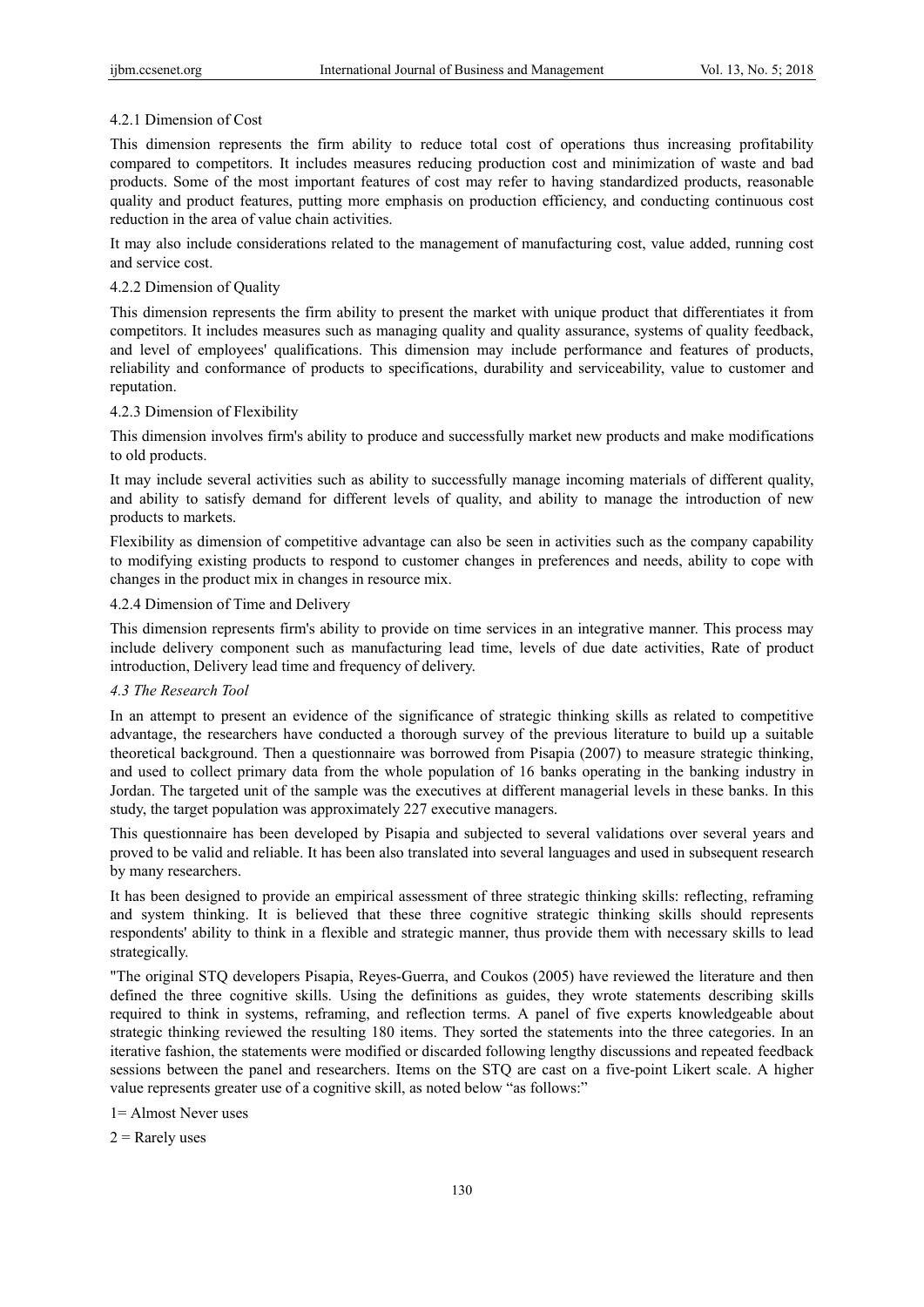$3$  = Sometimes uses

 $4$  = Frequently uses

5= Almost Always uses

For the purpose of collecting primary data for dimensions of competitive advantage, a questionnaire was borrowed from Nsour (2016) and used to collect data for this purpose.

In this questionnaire based on the operational definitions developed, the dimensions of competitive advantage was measured through 22 statements on a Likert five-scale system ranging from very low to very high. The cost dimension of competitive advantage was represented by 6 statements from 1-6, followed by the quality dimension represented by 6 statements from 7-12. The dimension of flexibility was represented by 7 statements from 13-19. Lastly, the delivery dimension of the competitive advantage was measured by 3 statements from 19-22.

Both questionnaires were reproduced and distributed to all banks in Jordan. A total of 100 usable questionnaires was received and used in this research.

## **5. Analysis of Demographics of Respondents**

Following is the main demographic characteristics of the respondents who have been selected to participate as a sample in this research.

A total of 100 respondents were filled out the survey and researchers included them in the analysis.

Distribution of the study sample according to gender indicated that 61(61.6 percent) males and 38 (38.4 percent) females as shown in Table 1, where 15.2 percent of them classified in the strategic level, 39.4 percent in the functional level, and 55.5 are in the operational management level as reported in table (2).

## Table 1. Gender

|       | Frequency | Percent | Valid Percent | Cumulative Percent |  |
|-------|-----------|---------|---------------|--------------------|--|
| М     | 01        | 61.6    | 61.6          | 01.0               |  |
|       | 38        | 38.4    | 38.4          | 100.0              |  |
| Total | 99        | 100.0   | 100.0         |                    |  |

## Table 2. Managerial Level

|             | Frequency | Percent | Valid Percent | Cumulative Percent |
|-------------|-----------|---------|---------------|--------------------|
| Strategic   | 15        | 15.2    | 15.2          | 15.2               |
| Functional  | 39        | 39.4    | 39.4          | 54.5               |
| Operational | 45        | 45.5    | 45.5          | 100.0              |
| Total       | 99        | 100.0   | 100.0         |                    |

Table 3 shows the distribution of the study sample according to years of experience in the company. As shown, 18 (18.2 percent) of the respondents have 1-3 years' experience, 30 (30.3 percent) have 3-5 years' experience and finally 51 (51.1 percent) have more than five years' experience.

|  | Table 3. Experience |
|--|---------------------|
|  |                     |

|             | Frequency | Percent | Valid Percent | Cumulative Percent |
|-------------|-----------|---------|---------------|--------------------|
| 1-3 Years   | 18        | 18.2    | 18.2          | 18.2               |
| 3-5 years   | 30        | 30.3    | 30.3          | 48.5               |
| more than 5 | 51        | 51.5    | 51.5          | 100.0              |
| Total       | 99        | 100.0   | 100.0         |                    |

## **6. Models Formulated and Tested**

For the purpose of this research and based in the previous theoretical background developed earlier, the following four models were formulated and tested using Multiple regression analysis as a statistical technique for data analysis.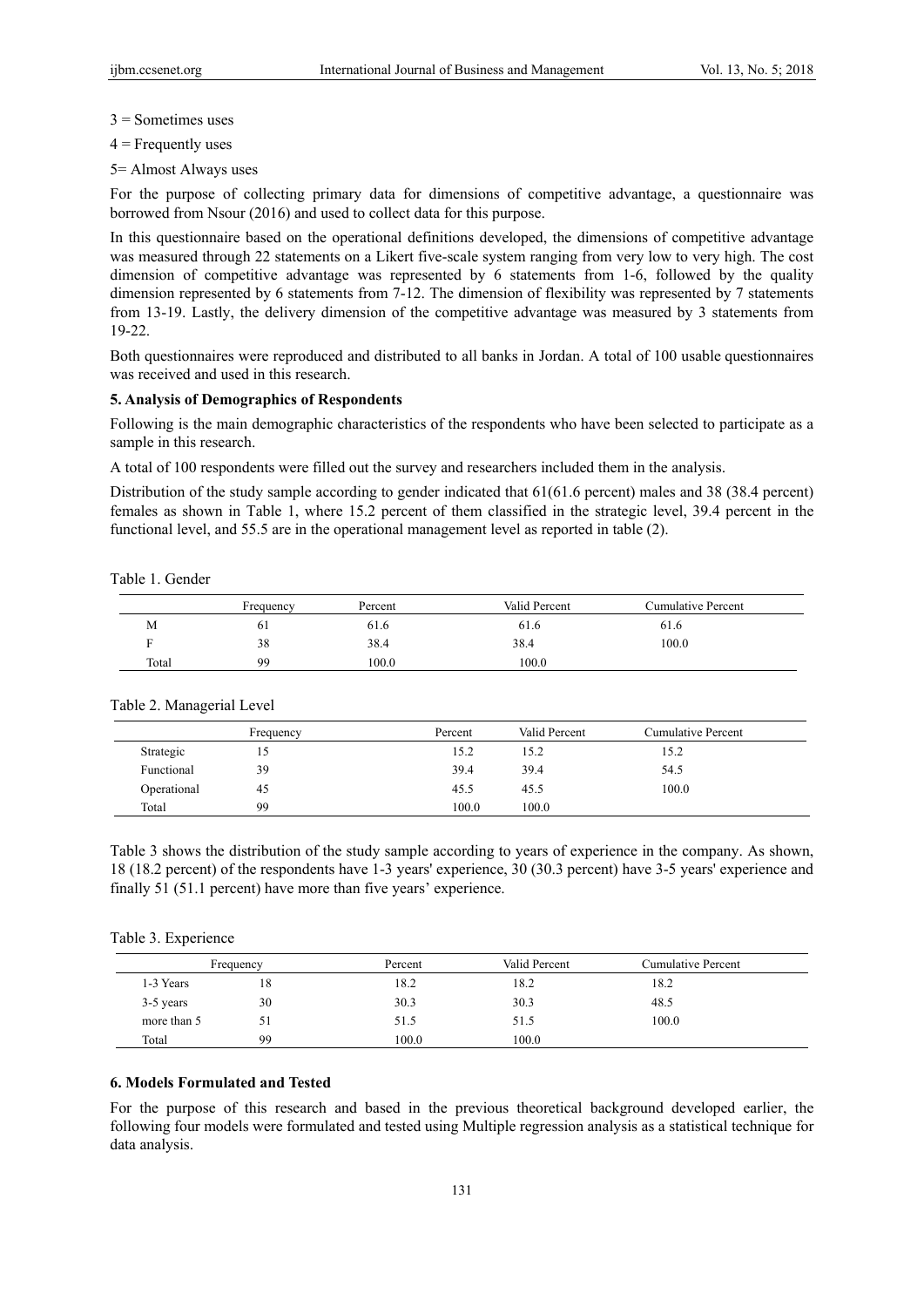This categorization of the research design generates four regression models:

*6.1 First Model* 

$$
YI = a + b1xI + b2x2 + b3x3
$$

*Where,* 

Y1 is the cost dimension of the competitive advantage

a is the intercept,

b1 is the regression coefficient of x1,

b2 is the regression coefficient of x2 and,

b3 is the regression coefficient of x3.

X1 is the reflection dimension of strategic thinking

X2 is the reframing dimension of strategic thinking

X3 is the system thinking of strategic thinking

*6.2 Second Model* 

$$
Y2 = a + b1x1 + b2x2 + b3x3
$$

Where,

Y2 is the quality dimension of competitive advantage, and other parameters and independent variables are as in model one.

*6.3 Third Model* 

$$
Y3 = a + b1x1 + b2x2 + b3x3
$$

Where Y3 is the flexibility dimension of competitive advantage and other parameters and independent variables are as in model one*.*

*6.4 Fourth Model* 

$$
Y4 = a + b1x1 + b2x2 + b3x3
$$

Where Y4 is the time and delivery dimension of competitive advantage and other parameters and independent variables are as in model one.

## **7. The Research Hypotheses**

To reach the intended outcome of this research, following are the hypotheses developed by the researchers and stated in a null format:

H01: Strategic thinking skills (reflecting, reframing and system thinking) have significant effect on the cost dimension of competitive advantage.

H02: Strategic thinking skills (reflecting, reframing and system thinking) has significant effect on the quality dimension of competitive advantage

H03: Strategic thinking skills (reflecting, reframing and system thinking) has significant effect on the flexibility dimension of competitive advantage

H04: Strategic thinking skills (reflecting, reframing and system thinking) have significant effect on the delivery dimension of competitive advantage.

This impact of the independent variables on the dependent variables in these models is going to be considered significant at  $(0.05)$  or less.

## **8. Results of Testing the Research Hypotheses**

Following are the results of testing the research hypotheses after applying multiple regression analysis:

Model one:  $Y1 = a+b1x1 + b2x2 + b3x3 + b4x4$ 

Y1 (Dependent variable) is cost dimension of competitive advantage

Table 4 shows the results of testing the goodness of fit of model one. Results indicated that the f-statistics is 2.666 and the related significance is 0.05. Based on these values the model is fit for testing the hypotheses.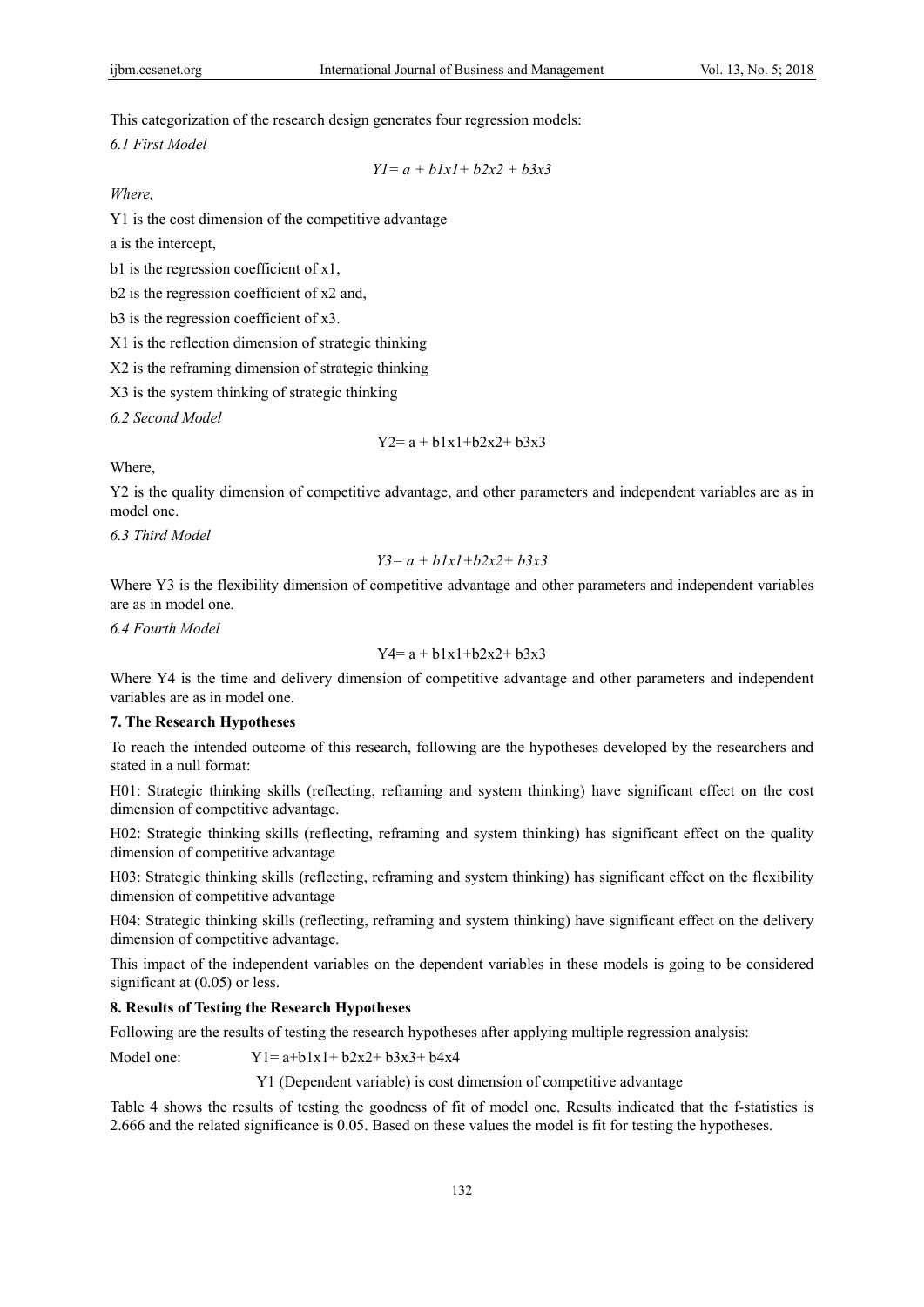| Model      | Sum of Squares | dì | Mean Square |       | S12.  |  |
|------------|----------------|----|-------------|-------|-------|--|
| Regression | 2.837          |    | .946        | 2.666 | .052a |  |
| Residual   | 33.702         | 95 | .355        |       |       |  |
| Total      | 36.540         | 98 |             |       |       |  |
|            |                |    |             |       |       |  |

Table 4. Result of testing model one goodness of fit

a. Predictors: (Constant), System Thinking, reframing, Reflecting

b. b. Dependent Variable: Cost Dimension

Table 5 shows the parameters related to testing hypotheses in this model. As indicated, both reflecting and system thinking has no significant effect on the cost dimension of competitive advantage, therefore both null hypotheses are accepted. On the other hand, reframing has a moderate significant effect (p=0.07), which permits researchers to reject the null hypothesis and conclude that reframing as a skill of strategic thinking may influence the cost dimension of competitive advantage moderately.

|  | Table 5. Results of testing hypotheses for model one |  |
|--|------------------------------------------------------|--|
|  |                                                      |  |

| Model |                | Unstandardized |            | <b>Standardized Coefficients</b> |       | Sig. |
|-------|----------------|----------------|------------|----------------------------------|-------|------|
|       |                | Coefficients   |            |                                  |       |      |
|       |                | B              | Std. Error | Beta                             |       |      |
|       | (Constant)     | 2.378          | .553       |                                  | 4.299 | .000 |
|       | Reframing      | .212           | .118       | .187                             | 1.800 | .075 |
|       | Reflecting     | .143           | .163       | .127                             | .877  | .383 |
|       | SystemThinking | .045           | .176       | .036                             | .256  | .799 |

a. Dependent Variable: Cost Dimension

## Model two:  $Y2 = a + b1x1 + b2x2 + b3x3$

Y2 (dependent variable) is the quality dimension of competitive advantage. Results of testing the goodness of fit for this model are shown in Table (6) below. Since f-stat is 4.531 and its significance is 0.005, researchers concluded that the goodness of fit of this model is significant and therefore model is fit for testing the hypotheses.

Table 6. Results of testing model two for goodness of fit

| Model      | Sum of Squares | df | Mean Square |       | Sig.  |  |
|------------|----------------|----|-------------|-------|-------|--|
| Regression | 6.238          |    | 2.079       | 4.531 | .005a |  |
| Residual   | 43.598         | 95 | .459        |       |       |  |
| Total      | 49.836         | 98 |             |       |       |  |

a. Predictors: (Constant), System Thinking, reframing, Reflecting

b. Dependent Variable: Quality Dimension

Table 7 shows the results of testing the hypotheses in this model. As shown, reflecting has highly significant effect (p= 0.004) and system thinking has a moderate effect on the quality dimension of competitive advantage. On the other hand no significant effect of reframing was detected.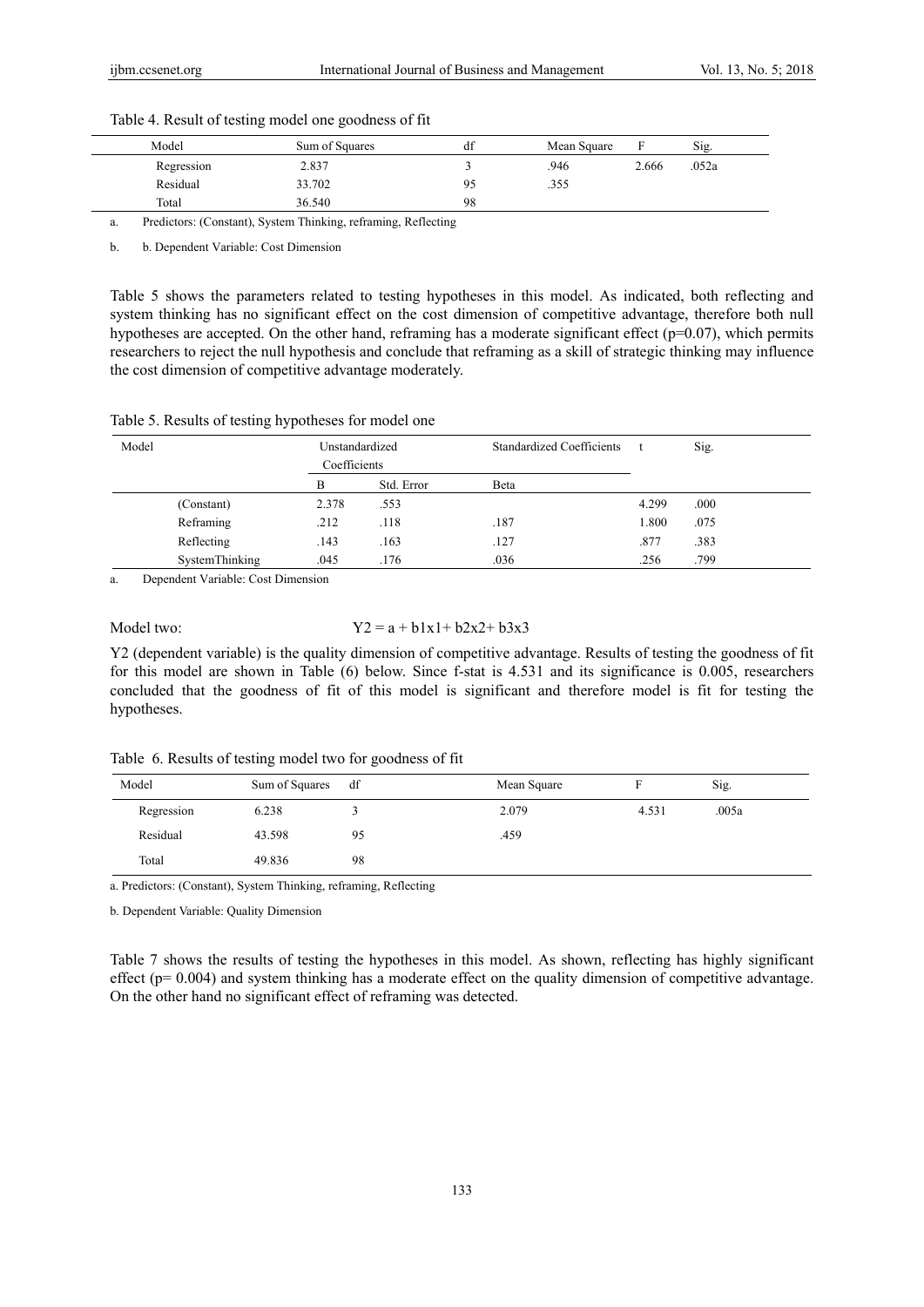| Model      | Unstandardized |            | Standardized Coefficients |          | Sig. |
|------------|----------------|------------|---------------------------|----------|------|
|            | Coefficients   |            |                           |          |      |
|            | B              | Std. Error | Beta                      |          |      |
| (Constant) | 2.453          | .629       |                           | 3.898    | .000 |
| Reframing  | .194           | .134       | .147                      | 1.450    | .150 |
| Reflecting | .540           | .185       | .410                      | 2.916    | .004 |
| System     | $-.350$        | .200       | $-.241$                   | $-1.746$ | .084 |
| Thinking   |                |            |                           |          |      |

| Table 7. Results of testing the hypotheses for model two dependent variable: quality dimension |  |  |  |
|------------------------------------------------------------------------------------------------|--|--|--|
|                                                                                                |  |  |  |

a. Dependent Variable: Quality Dimension

Y3 (dependent variable) is the flexibility dimension of competitive advantage.

As shown in Table 8, model three has highly significant goodness of fit since f-stat is 5.754 and its significance is 0.001 which indicate that the model is fit for testing the hypotheses.

Table 8. Results of testing model three goodness of fit

| Model      | Sum of Squares | Df | Mean Square |       | Sig.  |  |
|------------|----------------|----|-------------|-------|-------|--|
| Regression | 5.210          |    | 1.737       | 5.754 | .001a |  |
| Residual   | 28.673         | 95 | .302        |       |       |  |
| Total      | 33.883         | 98 |             |       |       |  |

a. Predictors: (Constant), System Thinking, reframing, Reflecting

b. Dependent Variable: Flexibility Dimension

Results of testing the model hypotheses are shown in Table 9. As indicated, both null hypotheses for reframing and system thinking were accepted, indicating that they have no significant effect on the flexibility dimension of competitive advantage.

On the other hand, the null hypothesis is rejected at  $(p= 0.033)$ , concluding that reflecting has significant effect on the flexibility dimension of competitive advantage.

|  | Table 9. Results of testing the hypotheses for model three |  |  |
|--|------------------------------------------------------------|--|--|
|  |                                                            |  |  |

| Model           |       | Unstandardized Coefficients |      |       | Sig. |
|-----------------|-------|-----------------------------|------|-------|------|
|                 | В     | Std. Error                  | Beta |       |      |
| (Constant)      | 2.079 | .510                        |      | 4.074 | .000 |
| Reframing       | .110  | .109                        | .101 | 1.009 | .315 |
| Reflecting      | .326  | .150                        | .300 | 2.168 | .033 |
| System Thinking | .076  | .162                        | .063 | .466  | .642 |

a. Dependent Variable: Flexibility Dimension

| Model four: | $Y4 = a + b1x1 + b2x2 + b3x3 + b4x4$ |  |
|-------------|--------------------------------------|--|
|             |                                      |  |

Y4 (dependent variable) is the delivery dimension of competitive advantage.

Table 10 shows the results of testing model four's goodness of fit. As indicated, the model is fit since f-stat is 2.836 and its significance is 0.042. Therefore the model is fit for hypotheses testing.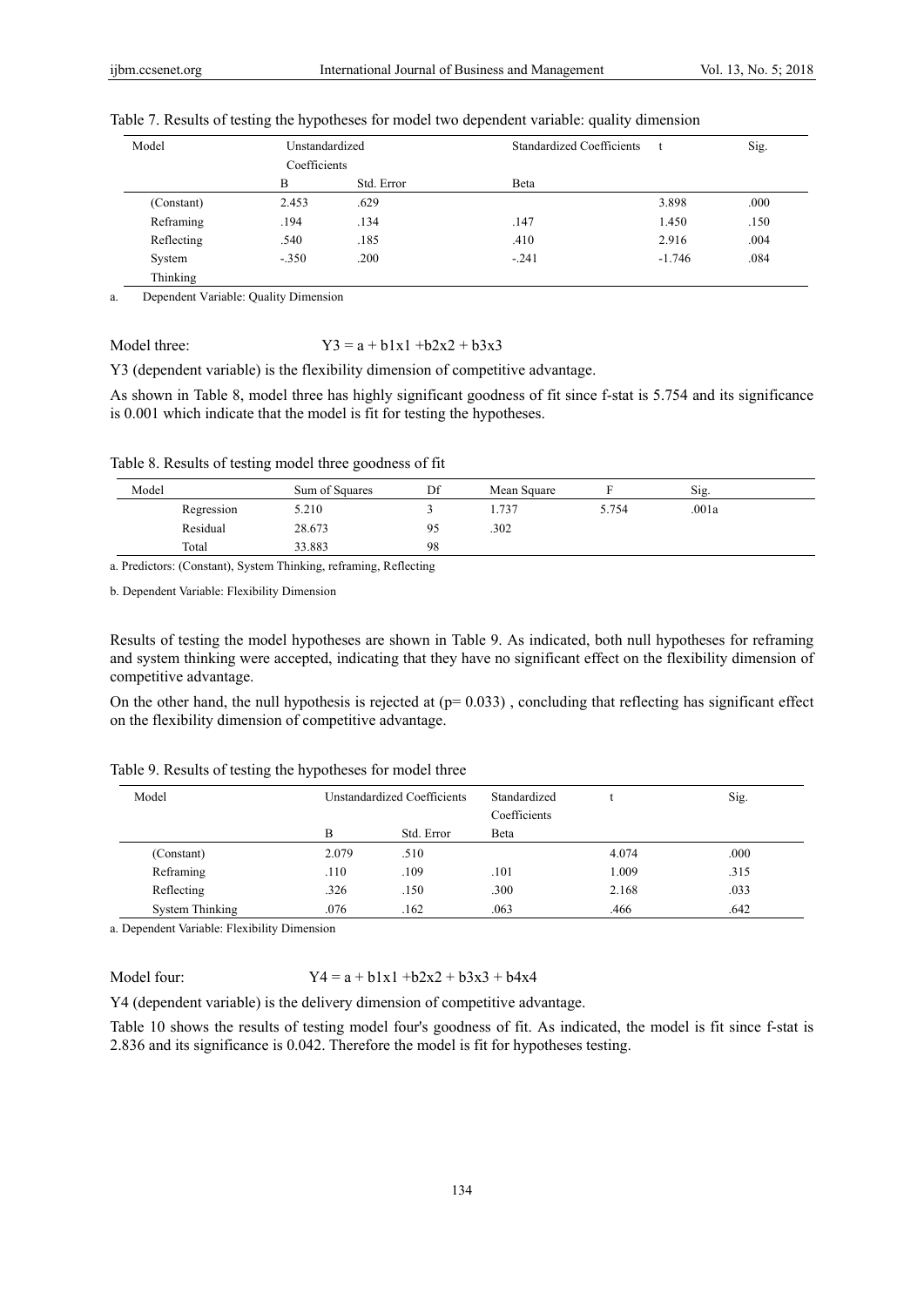|  |  |  |  |  | Table 10. Results of testing model four goodness of fit |
|--|--|--|--|--|---------------------------------------------------------|
|--|--|--|--|--|---------------------------------------------------------|

| Model      | Sum of Squares | df | Mean Square |       | Sig. |
|------------|----------------|----|-------------|-------|------|
| Regression | 6.970          |    | 2.323       | 2.836 | .042 |
| Residual   | 77.827         | 95 | .819        |       |      |
| Total      | 84.797         | 98 |             |       |      |

a. Predictors: (Constant), System Thinking, reframing, Reflecting

b. Dependent Variable: Delivery Dimension

Table 11 shows the Statistic parameters for testing these model hypotheses. As shown, null hypotheses related to reframing and system thinking were accepted, indicating that both strategic thinking skills do not have any significant effect on the delivery dimension of competitive advantage.

On the other hand, null hypothesis related to the effect of reflecting was rejected concluding that reflecting as a strategic thinking skill has significant effect on the delivery dimension of competitive advantage.

Table 11. Results of testing the hypotheses for model four

| Model           |         | Unstandardized Coefficients |              |         | Sig. |  |
|-----------------|---------|-----------------------------|--------------|---------|------|--|
|                 |         |                             | Coefficients |         |      |  |
|                 | в       | Std. Error                  | Beta         |         |      |  |
| (Constant)      | 1.973   | .841                        |              | 2.347   | .021 |  |
| Reframing       | .199    | .179                        | .115         | 1.111   | .270 |  |
| Reflecting      | .490    | .248                        | .285         | 1.981   | .051 |  |
| System Thinking | $-.164$ | .268                        | $-.087$      | $-.612$ | .542 |  |

a. Dependent Variable: Delivery Dimension

## **9. Conclusions and Discussions**

As presented in the previous section, results of testing the research hypotheses yielded the following conclusions:

1- The constant was always significant in all models indicating that there are other independent variables other than those included in the model which have significant effect on competitive advantage in the four dimensions used in this research.

2- Reflecting as a skill of strategic thinking has always been significant in all models except in model one (cost dimension) indicating that it has the most effect on all dimensions of competitive advantage. The values of t and alpha were 2.916 at 0.004 for quality for flexibility, 2.168 at .03, and 1.981 at 0.05 level of significance for delivery dimension.

3- Reframing as a skill in strategic thinking has a slightly positive non-significant effect on the dimensions of competitive advantage in all models.

4- System thinking as a skill in strategic thinking has a very week negative non-significant effect on the dimensions of competitive advantage in all models.

These results allows researchers to conclude that, in this sample only reflecting as a skill in the process of strategic thinking has a constant and significant effect on all dimensions of competitive advantage except the cost dimension.

This results might have been materialized because of the fact that Reflecting refers to the ability of a leader to integrate logical and rational thinking processes together using experience, perception and information to make sound judgement about certain state of affair then initiate a concept that guides what would happen at present and help guide the future perspective.

Such skill seems to be the most important strategic thinking skill due to its close relation to decision making. In the final analysis, decision making capability of a strategic leader is so vital for the leader to deal with current as well as future complex circumstances.

Finally future research on this topic should be extended to include other sectors of the Jordanian economy such as industrial sector so that a better understanding of the relationships embedded in this study results can be